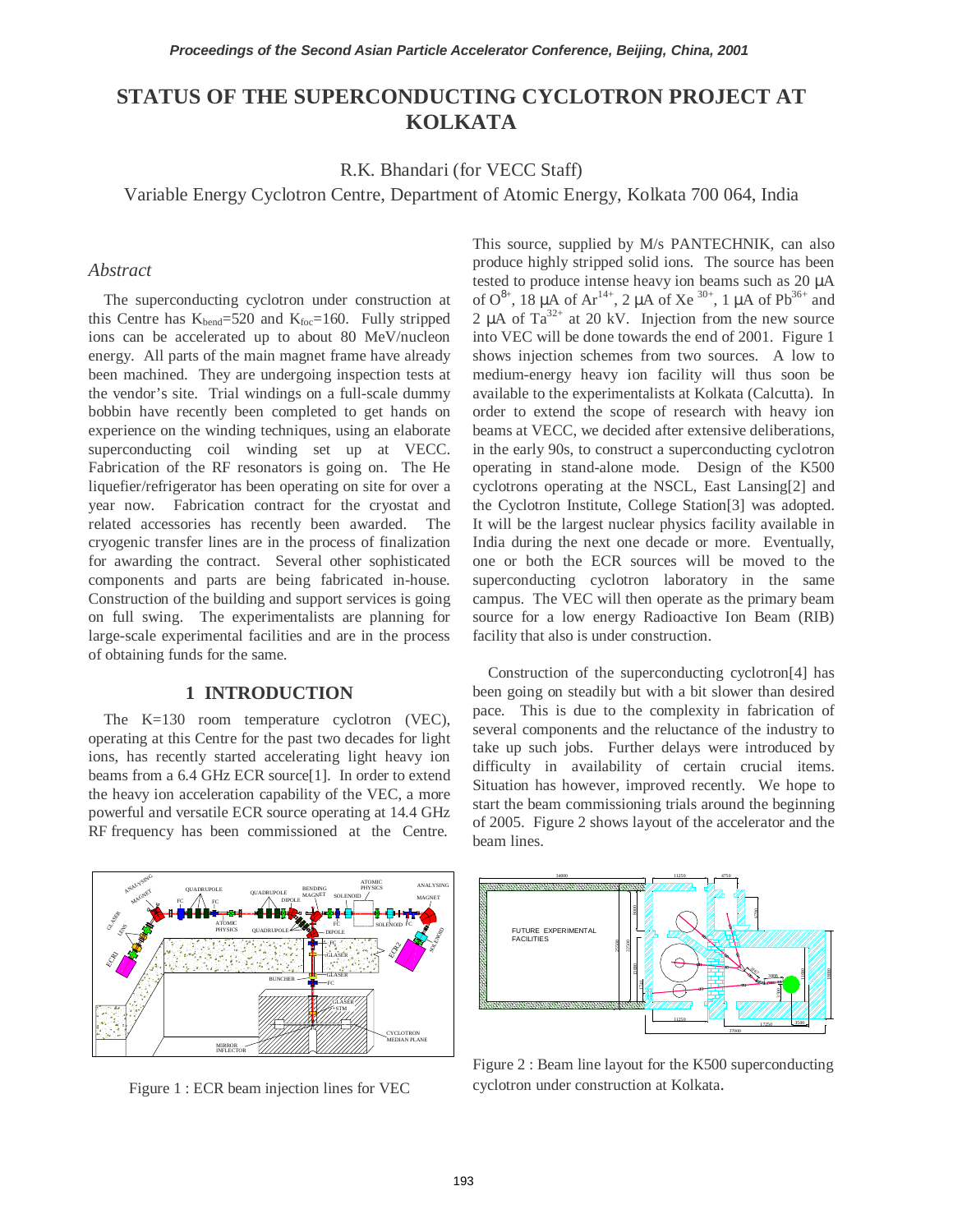## **2 STATUS OF VARIOUS SYSTEMS**

## *2.1 Main Magnet Frame*

All parts of the frame are made of low carbon steel forgings. Rigorous chemical and ultrasonic tests were performed on the forgings prior to machining. All except one, i.e., the upper pole cap forgings were accepted in the



Figure 3 : Pole tips assembled on the pole base for inspection at the fabrication site.

first instance. A large cylindrical forging for the upper pole cap, weighing about 60 tonnes, was rejected because an unacceptably large void/inclusion was noticed at its edge during the ultrasonic tests. Magnetic field analysis showed that this defect would give rise to a first harmonic with amplitude  $\sim$ 1.6 gauss at the extraction radius for a void/inclusion thickness of ~3 mm. New forging was, eventually, made with acceptable quality. All parts of the frame have been machined, generally, within acceptable



Figure 4 : Machining of the central return path ring for the main magnet frame.

tolerance utilising a number of jigs and fixtures specially made for the purpose. However, during the assembly tests several deviations are being seen and analysed for correction. Drilling of numerous holes posed considerable problem, as the material is very soft. Figure 3 shows the pole tip family components assembled on the pole base for dimensional checks. Figure 4 shows the machining operation on the central return path ring. It allows several insertions into the acceleration chamber.

# *2.2 Superconducting Coil*

The elaborate set up for winding the superconducting coil has been used to wind dummy coil on a full-scale dummy



Figure 5 : Superconducting coil winding setup at VECC.

bobbin to get a feel of the actual job as well as to train the coil winding team. Several layers were wound utilizing NEMA G-10CR spacers that will be used for the actual coil. This set up, shown in figure 5, has been fabricated and installed by a private firm as per our requirements. It consists of several stations for various operations and checks during winding process. Figure 6 shows a picture of the dummy bobbin and coil. Actual winding starts in the late 2002. By this time the manufacturer will have



Figure 6 : Dummy bobbin and coil.

supplied the SS bobbin that will, eventually, become part of the cryostat. Reference 2 gives more details of the superconducting coil winding process. A  $1/5<sup>th</sup> scale$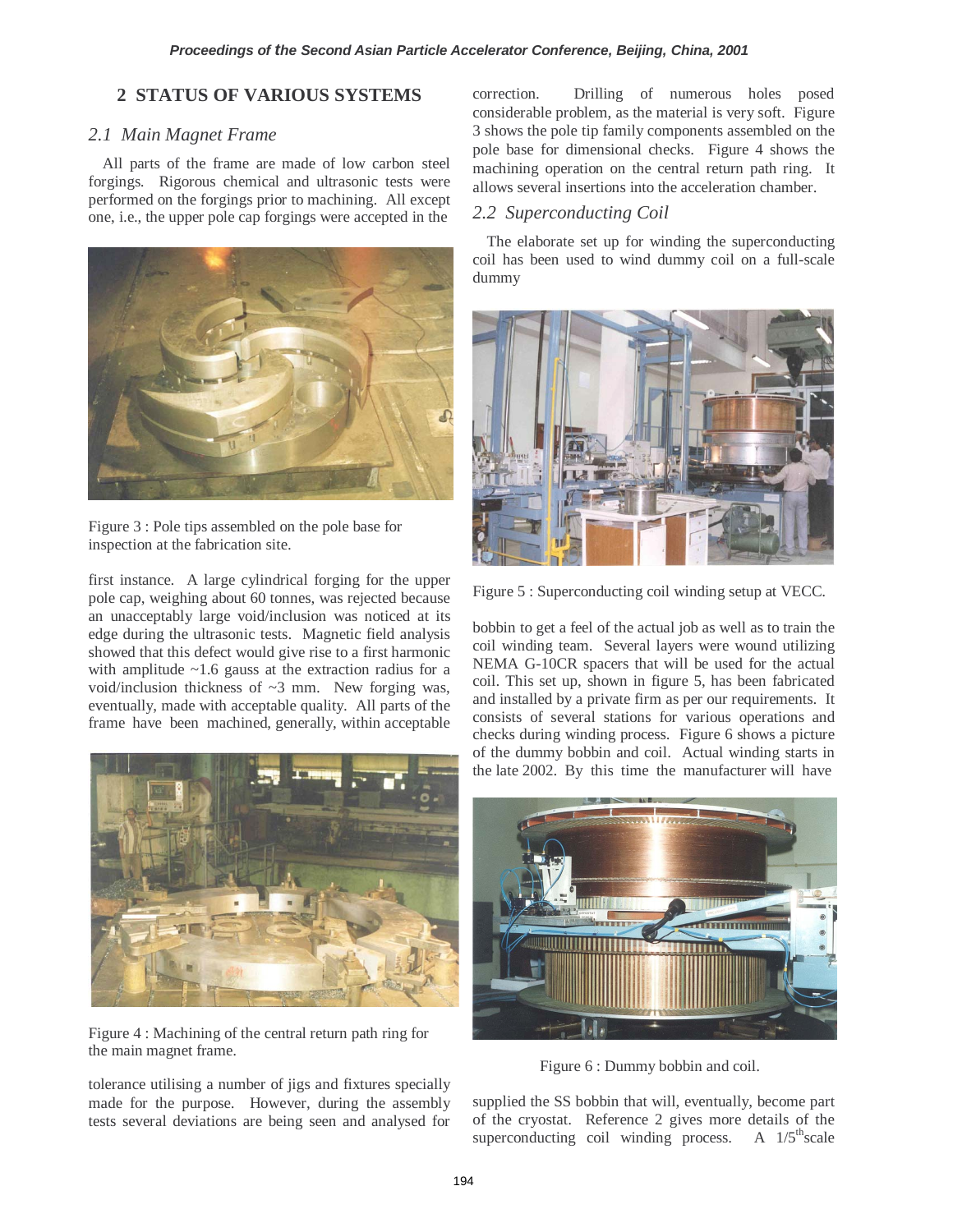model of the superconducting coil is being wound with minor modifications in the set up. This coil will be tested in a set up involving an SMD20 dewar from M/s Oxford Instruments. This facility is coming up fast and will also be used to characterise the superconducting cable.

## *2.3 Cryostat*

This part of the superconducting cyclotron is, possibly, the most intricate and complex in construction due to its



Figure 7 : Computer generated bobbin assembly.

'combined function' role. It houses the coil at 4.5K and also provides positioning/driving access for several extraction and diagnostic components inside the acceleration chamber. The main magnet frame encloses the cryostat assembly. We have faced several problems in getting it fabricated. Most fabricators are, in the first instance, reluctant to take up the job being one of its kinds. The machining and assembly tolerances are rather tight. Further, the fabrication and assembly has to be done interactively with the coil winding. All these factors and our official procedures considerably delayed

placement of the fabrication contract. However, it is now in place. The manufacturer will do the final assembly in the cyclotron vault after the coil winding has been completed. In the mean time, we have been simulating the entire assembly on computer (figure 7) to check accuracy of the drawings and work out the sequence of operations. Heat load calculations for the entire assembly have been done[5].

## *2.4 Cryogenic Transfer Lines and Plants*

General layout and specifications for the cryogenic delivery system have been finalized as per the design of our building. We are negotiating with the possible vendors for its fabrication and installation. Apart from



Figure 8 : Flow diagram of LHe Delivery System.

supplying LHe to the cryostat, a major function of the transfer lines is to cool the cryopanels that are used to evacuate the acceleration chamber to high vacuum. The cryogens must be pumped up from below the cyclotron to the cryopanels through the RF resonators. Figure 8 shows the flow diagram of the LHe delivery system. A delivery system that eliminates the use of pumps for circulating the cryogens is also being investigated. Both LN2 jacketed as well as vacuum jacketed transfer lines will be used to transport LHe.

The HELIAL 50 liquefier has been installed last year on a temporary site in the campus. It has been operating quite well. The liquefaction capacity with LN2 precooling is 100 l/h while without pre-cooling it is 50 l/h.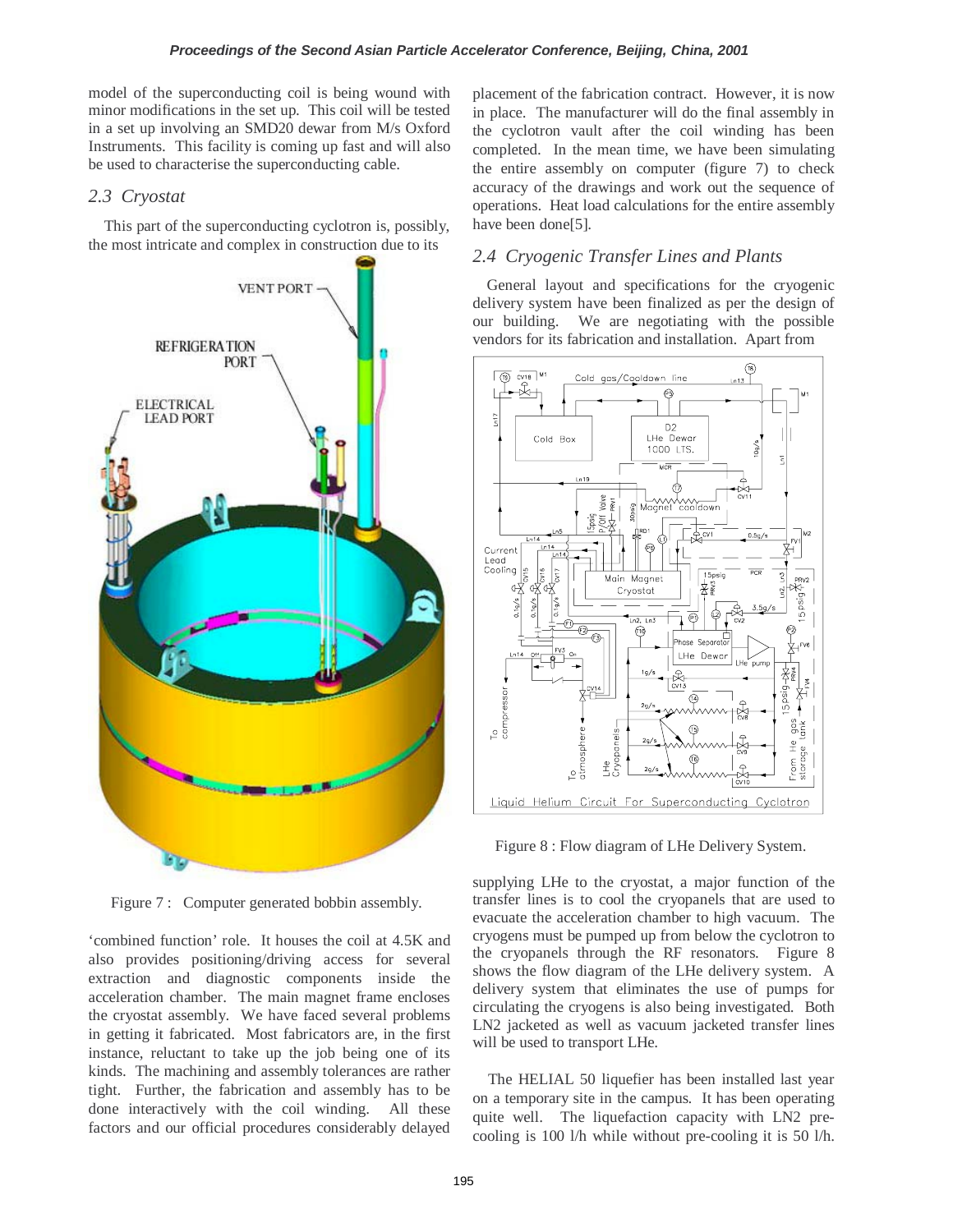Refrigeration capacity with LN2 pre-cooling is about 200W at 4.5K. A 1000 litre dewar has been provided as buffer. The plant will be moved to its permanent site near the cyclotron when the building is ready in 2002.

#### *2.5 Radiofrequency System*

The RF system has operational frequency range 9 to 27 MHz and the maximum dee voltage is expected to be 100 kV. Several parts of the RF resonators are under fabrication. The Central Workshops of BARC, Mumbai (Bombay) have taken up the job with our collaboration. Like in the case of the cryostat, we have faced problems with the vendors in view of sophisticated techniques involved in the fabrication. Moreover, the material for fabrication is OFHC copper for majority of the parts. Computer modelling of the dee shell and dee shell former was done. Scaled down prototypes have been fabricated to learn and perfect the techniques involved.



Figure 9: Dummy assembly of the RF Phase detector.

Eimac 4CW 150000E tetrode tube will be used for each of the 3 amplification stages. A variety of circuits are being fabricated in house. Several PCBs for the low power electronic circuits are being designed and developed. Figure 9 shows the dummy assembly of an RF phase detector circuit.

#### *2.6 Trim Coils*

Intricate jigs and fixtures have been fabricated for winding the trim coils. These are conventional coils. There are 13 sets of trim coils wound around the pole tips. OFHC copper conductor with 6.35 mm square cross section and central hole for water cooling will be used.

Several coils have already been wound. The coils will be epoxy impregnated. Figure 10 shows a part of the trim coil winding set up.



Figure 10 : Trim coil winding set up.

#### *2.7 Magnetic Field Measurements*

We plan to carry out elaborate magnetic field measurements to assess quality of the main magnet and to calculate the operational settings with best possible accuracy. A measurement set up based on the ones used at College Station and East Lansing is being developed in collaboration with a vendor. However, the data acquisition and control software as well as instrumentation are being developed at VECC.

#### *2.8 ECR Sources*

In addition to the PANTECHNIK's 14.4 GHz ECR source, an indigenously designed source is also being



Figure 11 : Line diagram of the 14.4 GHz ECR source under construction .